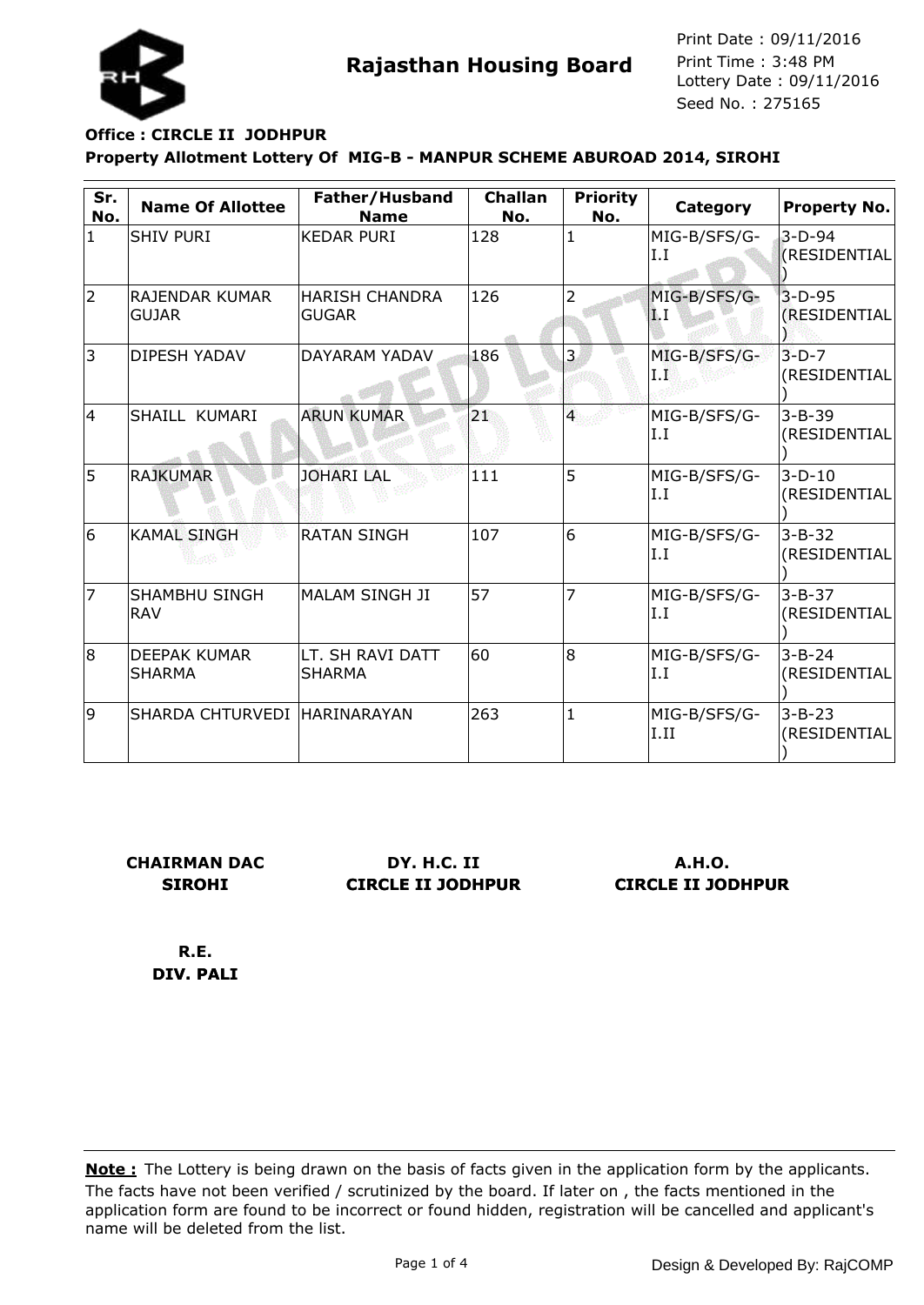

## **Property Allotment Lottery Of MIG-B - MANPUR SCHEME ABUROAD 2014, SIROHI Office : CIRCLE II JODHPUR**

| Sr.<br>No.   | <b>Name Of Allottee</b>              | Father/Husband<br><b>Name</b>            | <b>Challan</b><br>No. | <b>Priority</b><br>No. | Category                         | <b>Property No.</b>             |
|--------------|--------------------------------------|------------------------------------------|-----------------------|------------------------|----------------------------------|---------------------------------|
| 10           | <b>TULSI DAS</b>                     | <b>ANCHAL DAS JI</b>                     | 196                   | $\overline{2}$         | MIG-B/SFS/G-<br>I.II             | $3-D-96$<br><b>(RESIDENTIAL</b> |
| 11           | <b>SHIVSHANKAR</b><br><b>SHARAMA</b> | <b>KELAESH SHANKAR</b><br><b>SHARAMA</b> | 283                   | 3                      | MIG-B/SFS/G-<br>$\mathbf{I}$ .II | $3 - B - 41$<br>(RESIDENTIAL    |
| $ 12\rangle$ | <b>SAWANLATA</b><br>BAINJAMIN        | DONALD BAINJAMIN                         | 14                    | $\overline{4}$         | MIG-B/SFS/G-<br>I.H              | $3 - B - 40$<br>(RESIDENTIAL    |
| 13           | <b>SARSAWATI</b><br>AGARWAL          | <b>KAMLESH KUMAR</b><br><b>AGARWAL</b>   | 190                   | 5.                     | MIG-B/SFS/G-<br>I.II             | $3 - B - 31$<br>(RESIDENTIAL    |
| 14           | <b>CHAMELI DEVI</b><br><b>YADAV</b>  | <b>RAMESHWAR DAYAL</b><br><b>YADAV</b>   | 100                   | $\mathbf{1}$           | MIG-B/SFS/G-<br>II.I             | $3 - B - 19$<br>(RESIDENTIAL    |
| 15           | <b>SUNITA JAIN</b>                   | SHAILESH JAIN                            | 87                    | 3                      | MIG-B/SFS/G-<br>II.I             | $3 - B - 38$<br>(RESIDENTIAL    |
| 16           | <b>DEJI RANI</b>                     | <b>RAKESH B.KUMAR</b>                    | 201                   | $\overline{4}$         | MIG-B/SFS/G-<br>II.I             | $3 - B - 30$<br>(RESIDENTIAL    |
| 17           | SITHA RAM KHOJA                      | BHAVARAM KOJA                            | 88                    | 5                      | MIG-B/SFS/G-<br>II.I             | $3 - B - 27$<br>(RESIDENTIAL    |
| 18           | <b>JAY PARKASH DAVE</b>              | RAMESH DAVE                              | 251                   | 6                      | MIG-B/SFS/G-<br>II.I             | $3 - B - 29$<br>(RESIDENTIAL    |

**CHAIRMAN DAC SIROHI**

**DY. H.C. II CIRCLE II JODHPUR**

**A.H.O. CIRCLE II JODHPUR**

**R.E. DIV. PALI**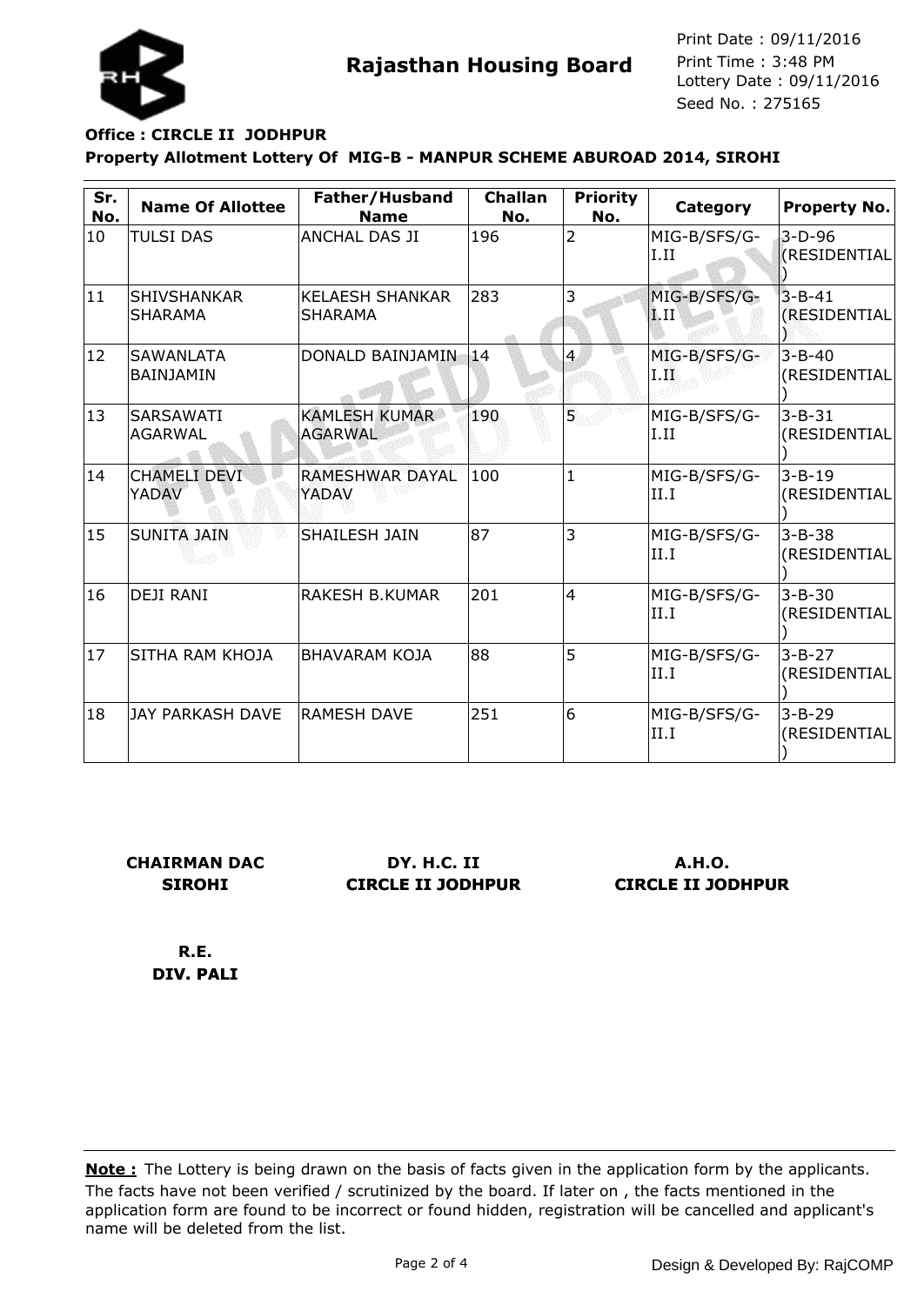

## **Property Allotment Lottery Of MIG-B - MANPUR SCHEME ABUROAD 2014, SIROHI Office : CIRCLE II JODHPUR**

| Sr.<br>No. | <b>Name Of Allottee</b>              | Father/Husband<br><b>Name</b>          | <b>Challan</b><br>No. | <b>Priority</b><br>No. | Category                  | <b>Property No.</b>                 |
|------------|--------------------------------------|----------------------------------------|-----------------------|------------------------|---------------------------|-------------------------------------|
| 19         | SUDHA AGARWAL                        | LT. BABU LAL<br>AGARWAL                | 44                    | 7                      | MIG-B/SFS/G-<br>II.I      | $3 - B - 25$<br><b>(RESIDENTIAL</b> |
| 20         | <b>CHANDR MOHAN</b><br><b>SHARMA</b> | MAN MOHAN<br><b>SHARMA</b>             | 195                   | 8                      | MIG-B/SFS/G-<br> II.I'    | $3 - B - 42$<br>(RESIDENTIAL        |
| 21         | RAMKALI DEVI                         | LT. OM PRAKASH JI                      | 20                    | 9                      | MIG-B/SFS/G-<br>ПD        | $3-D-8$<br>(RESIDENTIAL             |
| 22         | <b>VINOD KUMAR</b><br><b>AGARWAL</b> | <b>AMAR CHAND JI</b><br><b>AGARWAL</b> | 23                    | 10                     | MIG-B/SFS/G-<br>II.I      | $3 - B - 35$<br>(RESIDENTIAL        |
| 23         | <b>KAMLESH KUMAR</b><br><b>JAIN</b>  | <b>AMAR CHAND JAIN</b>                 | 10246                 | $\mathbf{1}$           | MIG-B/SFS/G-<br>II.II     | $3 - B - 34$<br>(RESIDENTIAL        |
| 24         | <b>ARUN KUMAR</b>                    | <b>MOHAN LAL</b><br><b>BODHANA</b>     | 184                   | $\mathbf{1}$           | MIG-B/SFS/G-<br>IV        | $3 - B - 36$<br>(RESIDENTIAL        |
| 25         | <b>HEMLATA</b>                       | GYANESWAR PRASAD 24                    |                       | $\overline{2}$         | MIG-B/SFS/G-<br><b>IV</b> | $3 - B - 26$<br>(RESIDENTIAL        |
| 26         | <b>SUMAN DEVI</b>                    | NIRAJ KUMAR                            | 10245                 | 3                      | MIG-B/SFS/G-<br><b>IV</b> | $3 - B - 22$<br>(RESIDENTIAL        |
| 27         | JUHARMAL GARG                        | <b>SITHARAM GARG</b>                   | 145                   | 4                      | MIG-B/SFS/G-<br>IV        | $3-D-9$<br>(RESIDENTIAL             |

**CHAIRMAN DAC SIROHI**

**DY. H.C. II CIRCLE II JODHPUR**

**A.H.O. CIRCLE II JODHPUR**

**R.E. DIV. PALI**